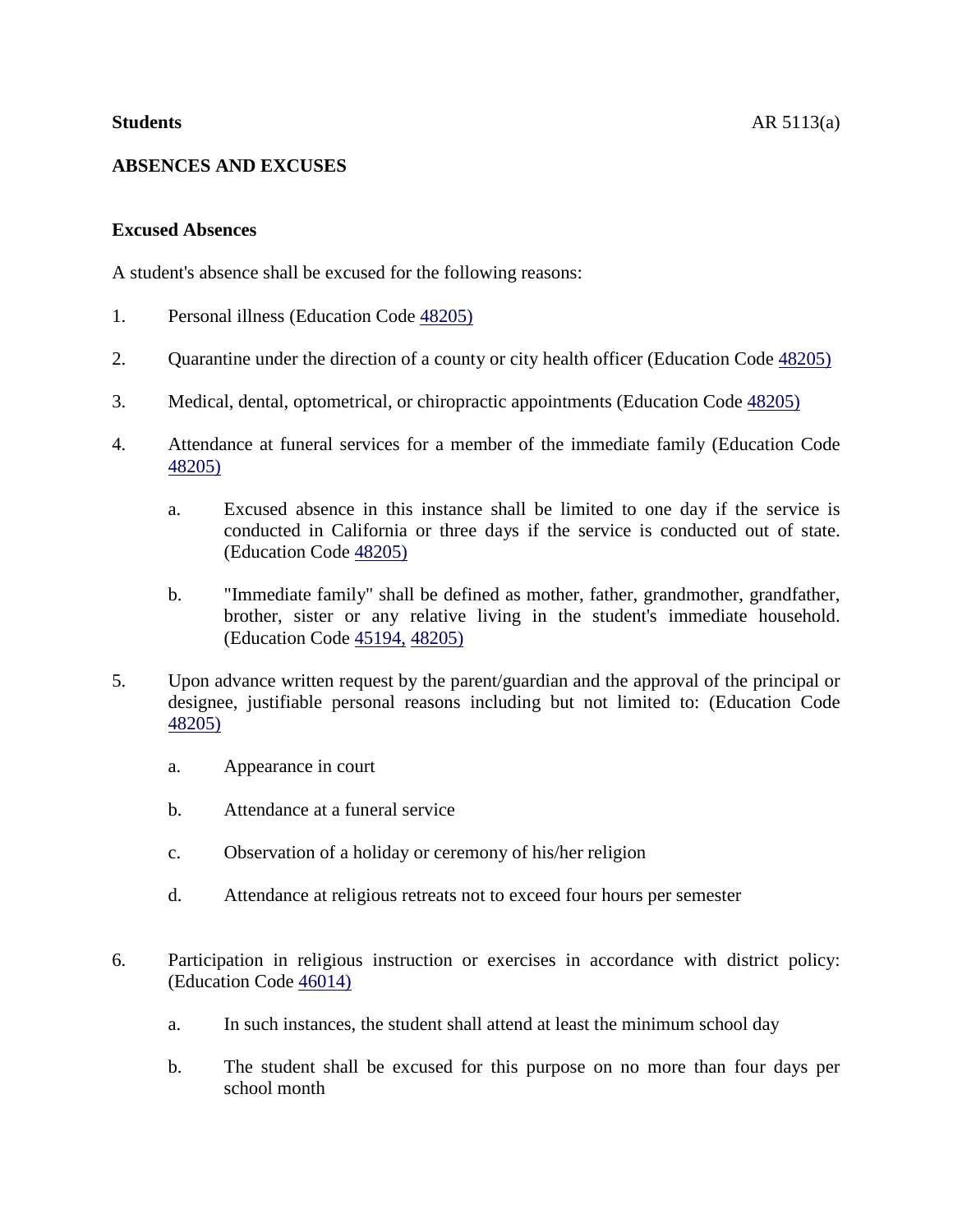### **ABSENCES AND EXCUSES (continued)**

Any students whose absences fall under the above shall be allowed to complete all assignments and tests missed during the excused absence that can be reasonably provided and upon satisfactory completion shall be given full credit

### **Method of Verification**

When students who have been absent return to school, they shall present a satisfactory explanation verifying the reason for the absence. The following methods may be used to verify student absences:

- 1. Written note from parent/guardian or parent representative. (Education Code [46012\)](http://www.gamutonline.net/4daction/web_loaddisplaypolicy/131971/5)
- 2. Conversation, in person or by telephone, between the verifying employee and the student's parent/guardian or parent representative. The employee shall subsequently record the following:
	- a. Name of student
	- b. Name of parent/guardian or parent representative
	- c. Name of verifying employee
	- d. Date(s) of absence
	- e. Reason for absence
- 3. Visit to the student's home by the verifying employee, or any other reasonable method that establishes the fact that the student was absent for the reasons stated. A written recording shall be made, including information outlined above.
- 4. Physician's verification
	- a. When excusing students for confidential medical services or verifying such appointments, district staff shall not ask the purpose of such appointments but may contact a medical office to confirm the time of the appointment.
	- b. When a student has had 14 absences in the school year for illness verified by methods listed in #1-3 above, any further absences for illness must be verified by a physician.